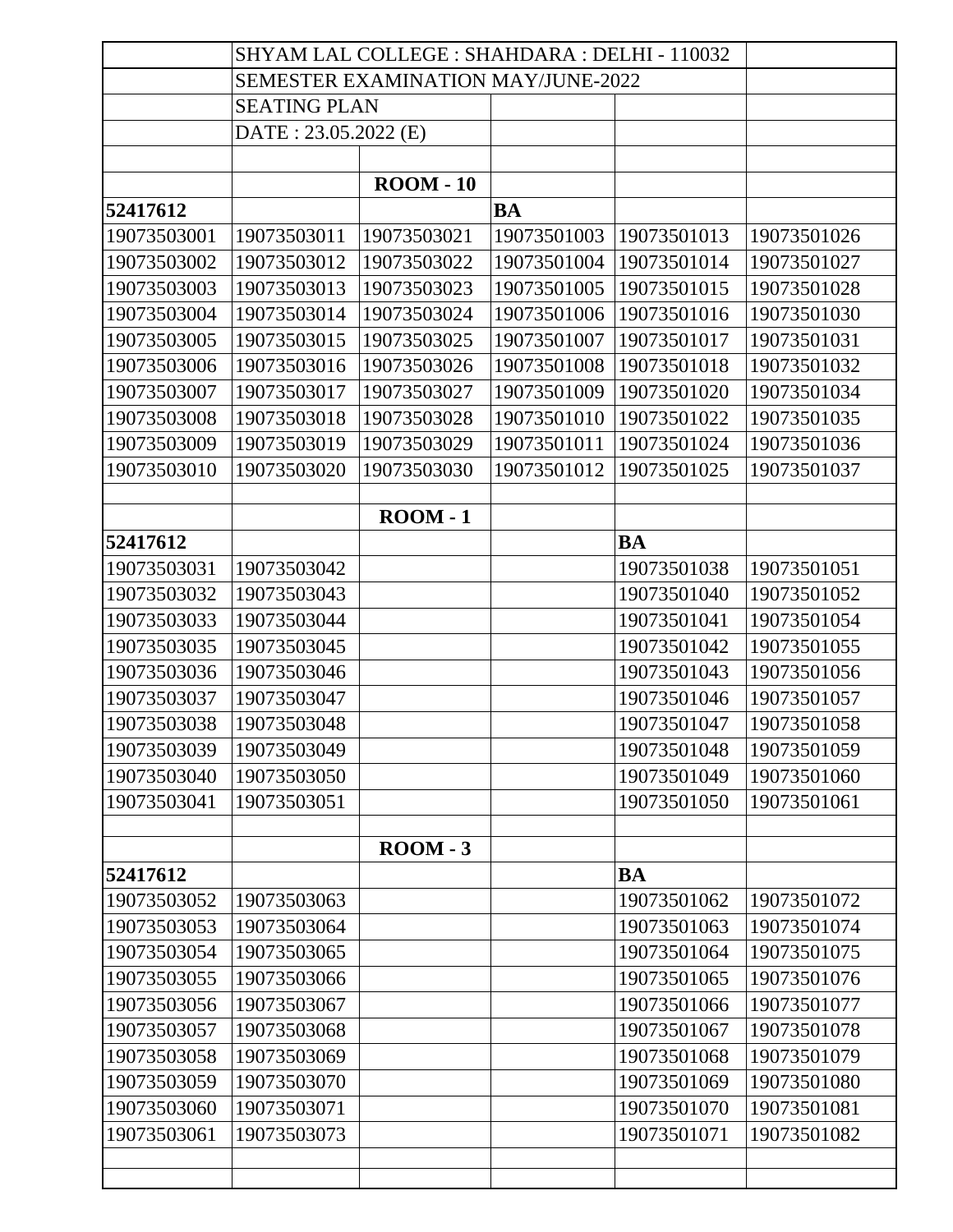|             | SHYAM LAL COLLEGE : SHAHDARA : DELHI - 110032 |                  |             |             |
|-------------|-----------------------------------------------|------------------|-------------|-------------|
|             | <b>SEMESTER EXAMINATION MAY/JUNE-2022</b>     |                  |             |             |
|             | <b>SEATING PLAN</b>                           |                  |             |             |
|             | DATE: 23.05.2022 (E)                          |                  |             |             |
|             |                                               |                  |             |             |
|             |                                               | $\text{ROM} - 5$ |             |             |
| 52417612    |                                               |                  | <b>BA</b>   |             |
| 19073503074 | 19073503084                                   |                  | 19073501083 | 19073501094 |
| 19073503075 | 19073503085                                   |                  | 19073501084 | 19073501095 |
| 19073503076 | 19073503086                                   |                  | 19073501085 | 19073501096 |
| 19073503077 | 19073503087                                   |                  | 19073501086 | 19073501097 |
| 19073503078 | 19073503088                                   |                  | 19073501087 | 19073501098 |
| 19073503079 | 19073503089                                   |                  | 19073501088 | 19073501099 |
| 19073503080 | 19073503090                                   |                  | 19073501089 | 19073501100 |
| 19073503081 | 19073503091                                   |                  | 19073501091 | 19073501101 |
| 19073503082 | 19073503092                                   |                  | 19073501092 | 19073501102 |
| 19073503083 | 19073503093                                   |                  | 19073501093 | 19073501104 |
|             |                                               |                  |             |             |
|             |                                               | $\text{ROM} - 6$ |             |             |
| 52417612    |                                               |                  | <b>BA</b>   |             |
| 19073503094 | 19073503104                                   |                  | 19073501107 | 19073501119 |
| 19073503095 | 19073503105                                   |                  | 19073501109 | 19073501120 |
| 19073503096 | 19073503106                                   |                  | 19073501110 | 19073501121 |
| 19073503097 | 19073503107                                   |                  | 19073501112 | 19073501122 |
| 19073503098 | 19073503108                                   |                  | 19073501113 | 19073501123 |
| 19073503099 |                                               |                  | 19073501114 |             |
| 19073503100 |                                               |                  | 19073501115 |             |
| 19073503101 |                                               |                  | 19073501116 |             |
| 19073503102 |                                               |                  | 19073501117 |             |
| 19073503103 |                                               |                  | 19073501118 |             |
|             |                                               | $\text{ROM} - 7$ |             |             |
| 52417612    |                                               |                  | BA          |             |
| 19073503109 | 19073503119                                   |                  | 19073501124 | 19073501134 |
| 19073503110 | 19073503120                                   |                  | 19073501125 | 19073501135 |
| 19073503111 | 19073503121                                   |                  | 19073501126 | 19073501136 |
| 19073503112 | 19073503122                                   |                  | 19073501127 | 19073501138 |
| 19073503113 | 19073503123                                   |                  | 19073501128 | 19073501139 |
| 19073503114 |                                               |                  | 19073501129 |             |
| 19073503115 |                                               |                  | 19073501130 |             |
| 19073503116 |                                               |                  | 19073501131 |             |
| 19073503117 |                                               |                  | 19073501132 |             |
| 19073503118 |                                               |                  | 19073501133 |             |
|             |                                               |                  |             |             |
|             |                                               |                  |             |             |